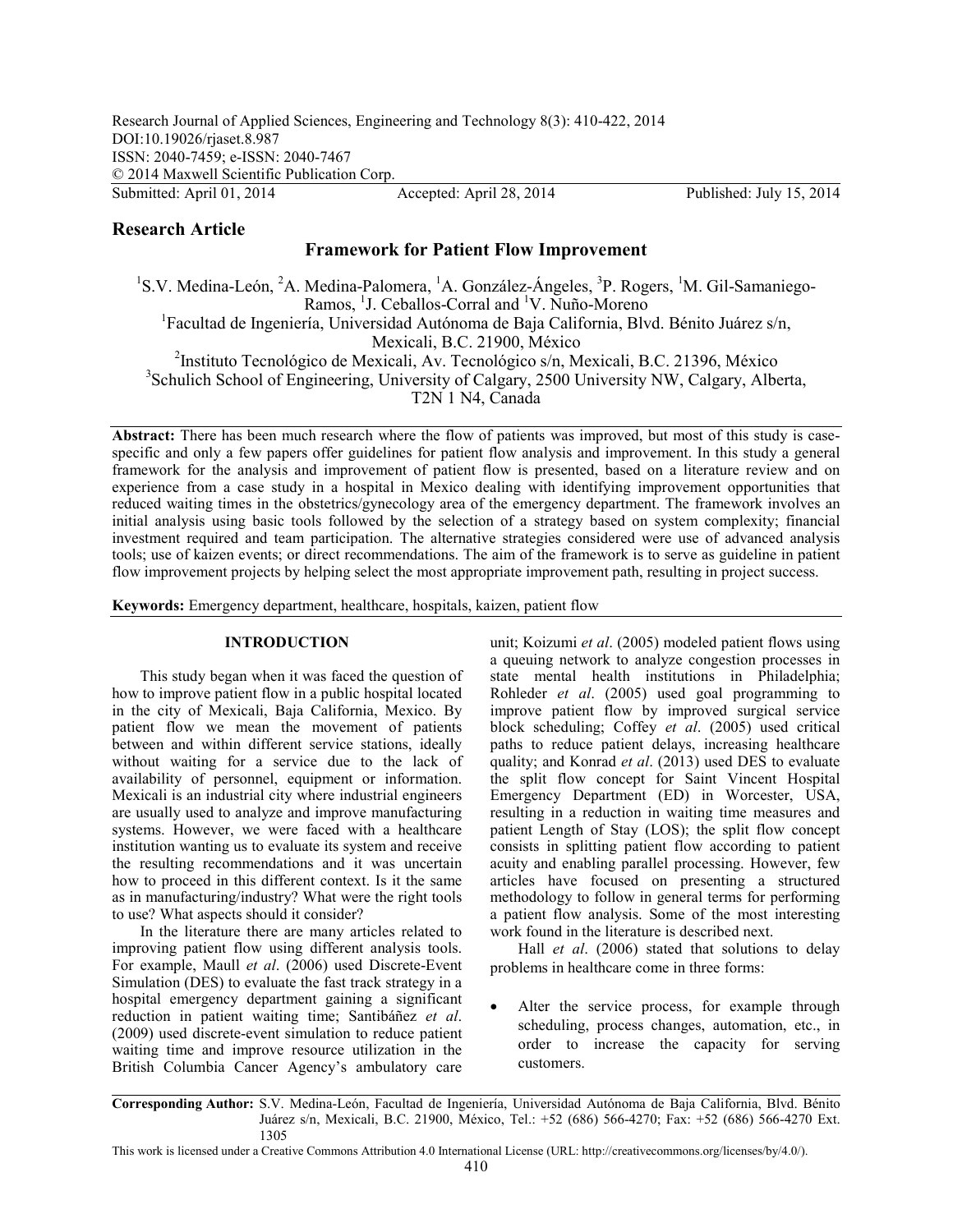- Alter the arrival process, for example through appointments, pricing, information, etc., in order to improve the alignment between capacity and demand.
- Alter the queuing process, for instance through triage, changes in prioritization, moving waiting from the health care facility to the home, etc. in order to reduce the adverse consequences of waiting.

For these three types of patient flow solution they presented an approach to improve patient flow focused on process planning and performance measurement. Under process planning they referred to describing and redesigning the process for improved efficiency, for performance measurement they entailed identifying the system goals and the measures to check if the goals are attained. They also stated that performance measurement is used as an approach for obtaining a picture of patient flow and helping identify improvements. Hall *et al*. (2006) applied their approach for patient flow analysis in Los Angeles County/University of Southern California Hospital using several tools.

Chand *et al*. (2009) presented a structured process analysis and improvement approach. Their approach consisted of:

- Process, team and metrics selection
- Process mapping, validation and identification of sources of variability and possible improvement factors
- Data collection and simulation model development and validation
- Design of Experiments (DOE), statistical models and determination of optimal factor values
- Study of effectiveness of improvement factors

This approach was applied in the Grassy Creek Clinic in Indianapolis where the objective was to reduce patient wait time and improve Physician finish time.

Naseer *et al*. (2010) developed a tool called "Research into Global Healthcare Tools" (RIGHT) to help healthcare practitioners select the appropriate modeling and simulation technique based on seven questions describing the problem. Through these questions the tool obtains information about:

- The application area (budgetary, service oriented, facilities, risk, etc.)
- The level of insight required from modeling (policy, strategic, managerial and operational)
- The time available to solve the problem
- The money availability
- The accessibility and availability of data
- The level of detail for the solution (e.g., just some insight, trend analysis, system interactions, detailed answer or exact)

Based on the answers the tool assesses the alternative techniques against five issues: time; money; knowledge; data; and level of detail. The top five techniques are selected and displayed in form of a Radar Chart. The techniques considered in the RIGHT tools are classified into categories including:

- Problem Structuring (drama theory and confrontation analysis, robustness analysis, soft system methodology, strategic choice approach and strategic options development and analysis)
- Conceptual Modeling (influence diagrams, process mapping methods and, unified modeling language)
- Mathematical Modeling (decision trees, Markov modeling, multivariate analysis, Petri nets, queuing theory, survival analysis and, analytical optimization techniques)
- Simulation (agent-based simulation, discrete-event simulation, gaming simulation, hybrid simulation, inverse simulation, real time simulation, system dynamics and, stochastic combat simulation)

Eitel *et al*. (2010) presented a discussion of specific methods to improve the ED quality and flow. The authors stated that solutions to improve ED throughput and quality of care can include the implementation of the following methods: demand flow management, critical pathways, process mapping and workflow diagramming, emergency severity index, lean and six sigma business methods, statistical forecasting, queuing systems, DES, balanced scorecard, bedside registration, bioterrorism and disaster planning, the one-bed ahead strategy, improving bed flow by allowing admitted patients with bed assignments to board on hospital floors and changing elective surgery scheduling to accommodate the resource demands for ED patients.

Venkatadri *et al*. (2011) used a two phase methodology to implement process improvement at its cardiac catheterization lab department where one of the key objectives was to reduce patient turnaround time. The first phase consists of using the five stages of the six sigma method as follows: DEFINE by studying and understanding the existing process; MEASURE using process maps and time studies; ANALYZE historical data using statistical tests; IMPROVE by identifying potential causes for delay and recommendations for improvements; and CONTROL by discussing with subject matter experts to ensure recommendations are implemented as expected. The second phase uses DES to quantify the recommendations suggested during the first phase.

Paul and Lin (2012) recently presented the development of a generic methodology to investigate the causes of overcrowding and to identify strategies to resolve them and applied it in the ED. The methodology consists of five phases. Phase 1 is composed of three steps: step 1 refers to understanding the detailed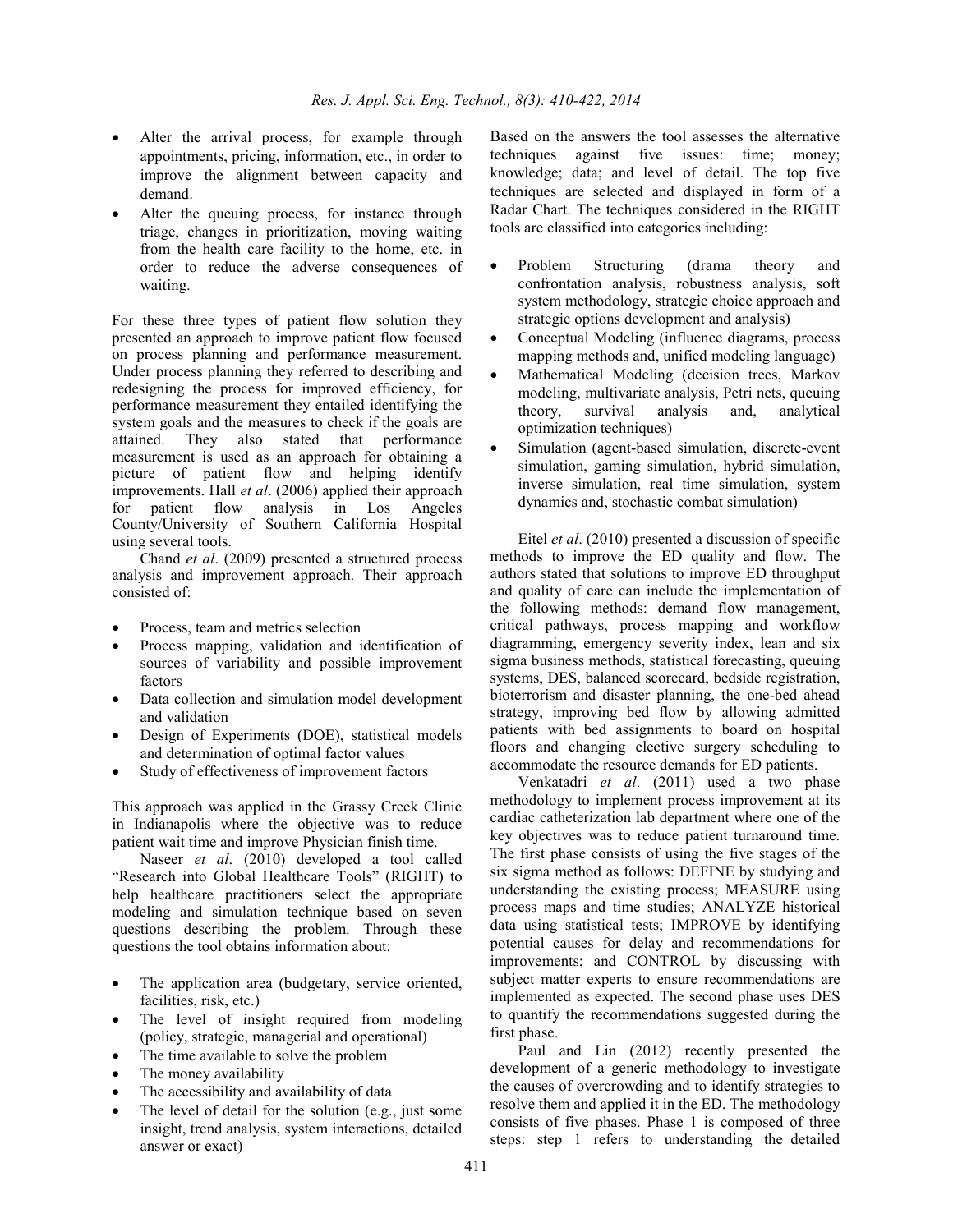operational logic and procedures in the ED using a process flow diagram; in step 2 all activities listed in step 1 are classified into one of two categories-waiting (for personnel, laboratory-radiology results, beds) or care delivery; and in step 3 activities are categorized as either internal or external (to the ED) in order to identify the factors that are within the team´s control. Phase 2 consists of the development of a DES model. Phase 3 refers to the validation of the DES model. In Phase 4 the model is used to study the effect of resource availability and process improvement on patient throughput and waiting time. After an evaluation of the impact of improvement activities suggested by the project team, recommendations are made. Finally, Phase 5 consists of the implementation of the recommendations. The authors stated that this methodology is a detailed analysis which could reveal the true bottlenecks and present the application in an ED of a hospital.

On the other hand, several case studies in the literature improved patient flow through applying Lean philosophy. Lean has been applied in different hospitals, principally in the United States, UK and Australia (De Souza, 2009). Some of the cases where Lean has been applied to improve patient flow are:

- Bolton Hospitals NHS Trust in the UK (Fillingham, 2007), uses an improvement program based on Lean called Bolton Improving Care System (BICS) and they used a model from their consulting partners "Simpler" to improve patient flow consisting on five steps, which are:
- o Get the process flowing without interruptions.
- o Establish the changed process into staff habits through visual standard work that show the current best way of performing the flow and correct staffing for given demand scenarios.
- o Apply 6S, referring to clear to See, Straighten and Sweep and clean, Safety, Standardize and Sustain.
- o Pull patients from upstream steps when they are ready.
- o Design visual management aids so that leaders can simply go and see what is happening and what the next problem to solve.
- Hôtel-Dieu Grace hospital in Canada (Ng *et al*., 2010), formed a multidisciplinary group to reduce waiting times in the emergency department through a value stream mapping kaizen workshop over three days: on day 1 a current-state map was created and three key bottlenecks were identified and at the end of the day results were presented to a decision panel formed of senior administrators and physicians; on day 2 a future-state value stream map was created; on day 3 projects were planned, including project leaders assignment, timelines, objectives and outcome measures for each project. At the end the projects, implementation plans were presented to the decision panel for approval.

In the literature was found many articles on improving healthcare systems but few of them were presented in generic terms. An analysis of patient flow was done and recommendations were given, but as a result of our experience and literature review a generic framework was subsequently developed to serve as a reference for other professionals embracing projects about patient flow improvement and facing the same questions we initially had.

#### **PROPOSED METHODOLOGY**

The various stages of the proposed framework along with literature that supports the different approaches are presented in this section. The proposed framework, shown in Fig. 1, was developed based on the review of the literature and on experience from the case study. This framework aims to: consider evaluation of different problem solving techniques; provide guidance in the decision making process; and indicate how to start-up a patient flow analysis.

The framework starts with an initial analysis phase and then branches into a choice amongst three different strategies (solution approaches), which are:

- Advanced analysis
- Kaizen events
- Direct

A description of each of the sections of the framework is presented in the following paragraphs.

**Initial analysis:** In this phase of the framework, the objective is to understand the process being improved, including determination of:

- The steps with the longest waiting times
- The causes of waiting
- The opportunities for improvement
- The possible improvement actions
- The problem solution strategy to follow

In this phase, a key aspect is the participation of personnel from all levels involved in the project; therefore the authors do not recommend the use of complex methods which might not be understood by all personnel.

The inclusion of this phase in the framework is due to two reasons:

Firstly the system should initially be analyzed without the use of complex methods. In the literature there are very interesting articles presenting the use of advanced analysis methods such as discrete-event simulation, Markov chains or queuing theory. However, many cases can be solved using simple analysis tools such as flowcharts, cause and effect diagram, Pareto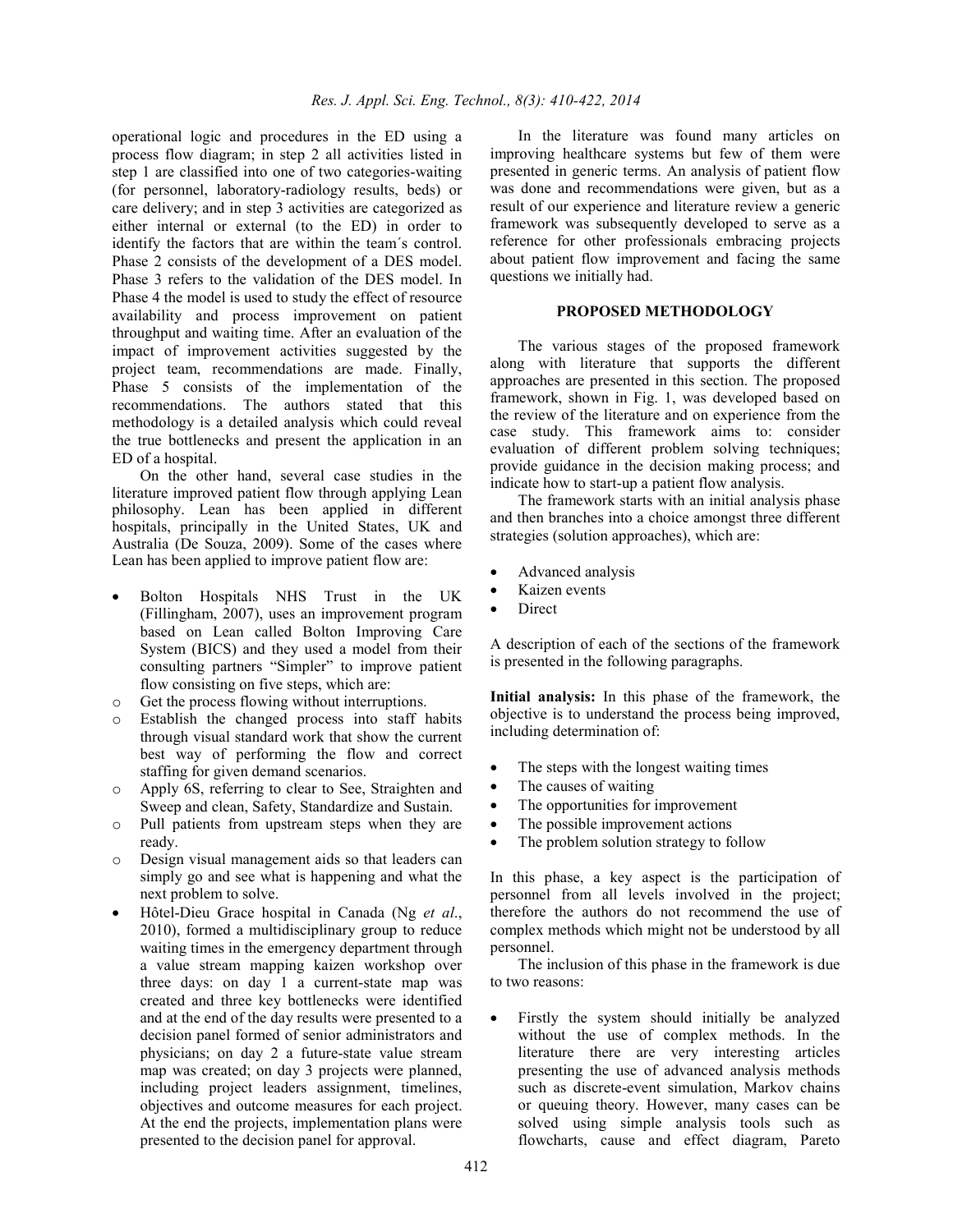



Fig. 1: Framework for patient flow improvement

diagram or brainstorming. An example of using basic analysis tools in healthcare was presented by Fernandes *et al*. (1997) who used a flowchart and a cause-and-effect diagram to analyze root causes of laboratory delays for an emergency department. In addition to this perspective, Brailsford (2005), in her article about barriers to implementation of simulation models, mentions "academics and endusers have different agendas because while academics need to publish in peer-reviewed journals and must thus demonstrate theoretical or methodological advances, the end-user wants a simple, easy to use model". It is important to make clear that the authors are not against the use of advanced analysis tools, nevertheless the authors consider that the analysis must be started using simple tools before adding additional complexity if and when needed.

It is extremely important that process owners and participants (administrators, consultants, internal or external analysts) be involved in any patient flow improvement project from the very first step. The project must include the participation of multidisciplinary personnel, which may include physicians, nurses, laboratory technicians, administrators and cleaning and maintenance personnel because they are the ones with deep knowledge of the system. The participation of process owners/participants in the project increases the probability of a successful implementation because they have been involved in the

development of the resulting action plan rather than this being imposed by an external analyst. The literature supports this as reported in the study by Brailsford *et al*. (2009) who found that only 18 articles about simulation projects published out of 342 were implemented successfully. Brailsford (2005) argues that one key point for a successful implementation is that at least one of the authors worked in the institution. Similarly, Tunnicliffe (1981) recommends the participation of the decision maker in the project for a successful implementation. In addition, Hanna and Sethuraman (2005) argue that the most significant results in healthcare projects have been achieved when efforts are led by a team of individuals representing all of the stakeholders. All of these studies highlight the importance of the participation of personnel in the projects in order to achieve a successful implementation.

In summary, the strength of this phase is the observations and participation of the personnel. At the end of this phase each of the resulting improvement actions is evaluated to determine if it requires advanced analysis methods, or if it is more convenient to pursue it through a kaizen event or if it is so simple that the solution can be obtained following just the initial analysis. It is recommended to use advanced analysis methods only when the improvement actions require a significant financial investment or the problem is complex to solve. For example a problem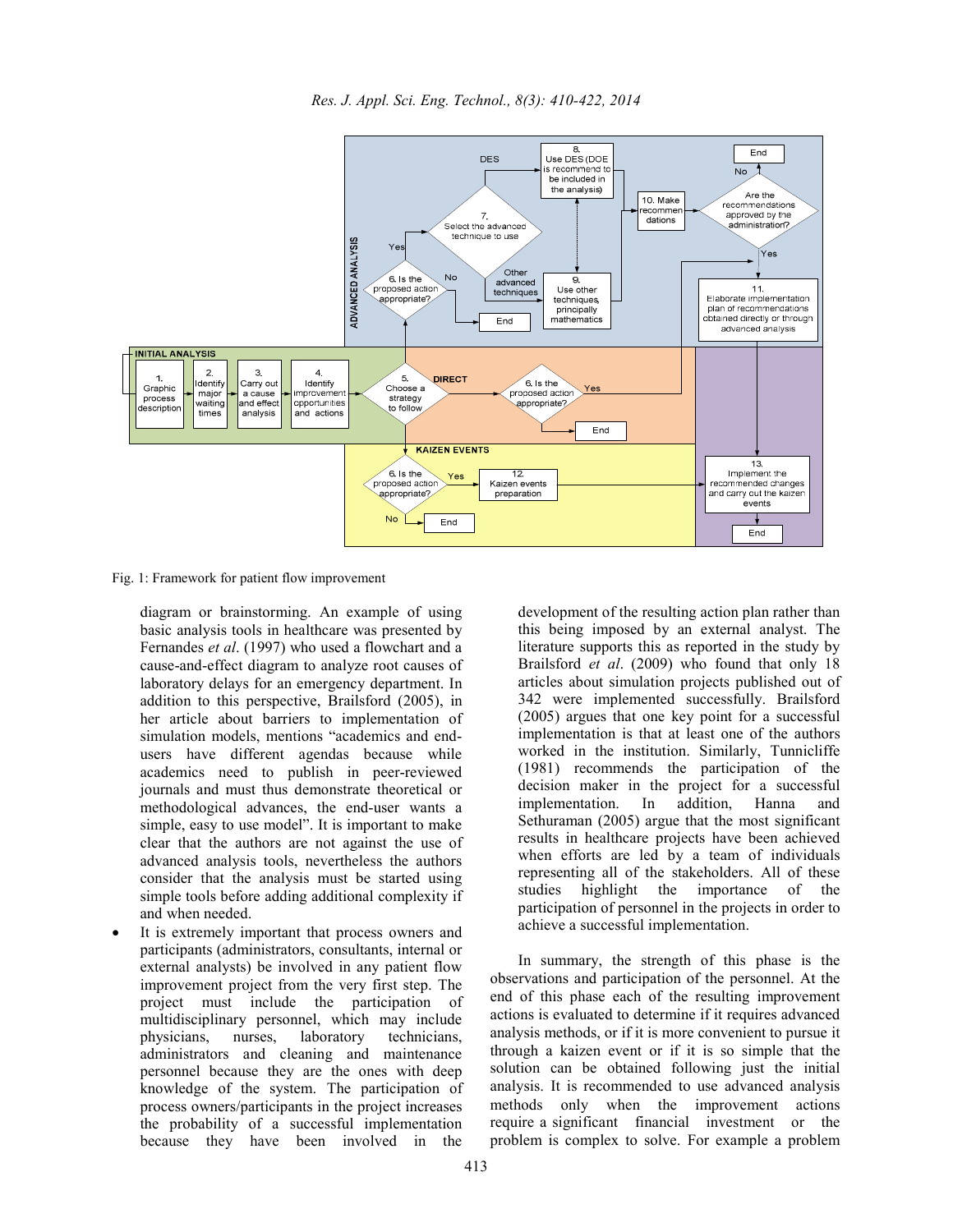

Fig. 2: Flowchart for selecting the preferred strategy

is considered complex when any of the following apply:

- o There is significant uncertainty about the expected results.
- There are multiple interacting factors to consider.
- o Additional experimentation and optimization is required to find the best solution.

When the improvement actions do not require advanced analysis methods but do require team work and personnel involvement, a kaizen event is the recommended strategy. Finally, if the improvement action does not require advanced analysis methods or team work and the solution is so simple that can be determined during the initial analysis phase the preferred strategy is direct. Figure 2 shows the flowchart for selecting the most appropriate strategy to follow.

**Solution strategies:** The strategies to follow for the identified problems were categorized above and in Fig. 1 as:

- Advanced analysis
- **Direct**
- Kaizen events

This section describes each of these strategies in more detail.

#### **The advanced analysis methods strategy:**

**DES:** Discrete-Event Simulation (DES) is the preferred advanced analysis tool for the problem of improving patient flow; therefore it is highlighted as a single block in the framework. In the literature, several authors have used DES to improve patient flow, for example Mahachek and Knabe (1984), Ruohonen *et al*. (2006), Balci *et al*. (2007), Duguay and Chetouane (2007), Pérez *et al*. (2008), Brenner *et al*. (2010) and Zeng *et al*. (2012).

The importance of this technique for improving and analyzing patient flow is:

- DES allows modeling complex systems such as a hospital. A hospital is complex because:
- It is a stochastic system involving random events such as: patient arrivals, LOS and type of surgical procedure to perform.
- o It embodies significant time-dependent behavior, for example the patient arrival rate changes depending of the time of day, day, week or month.
- o It includes many resources for the provision of care, each of which might prevent smooth patient flow, e.g., nurses, physicians, cleaning personnel, beds, surgical wards and equipment.
- o It involves complex patient flow paths, with patients typically passing through several departments, in each of which several processes might be performed.
- o There are floating or shared resources that are not assigned to a unique process, for example a physician divides his day in external consultation, emergency department, surgical rooms, inpatient wards and administrative work.

Davies (1994) and Stafford (1978) compared DES to several mathematic techniques such as Markov chains, semi-Markov Chains, input-output analysis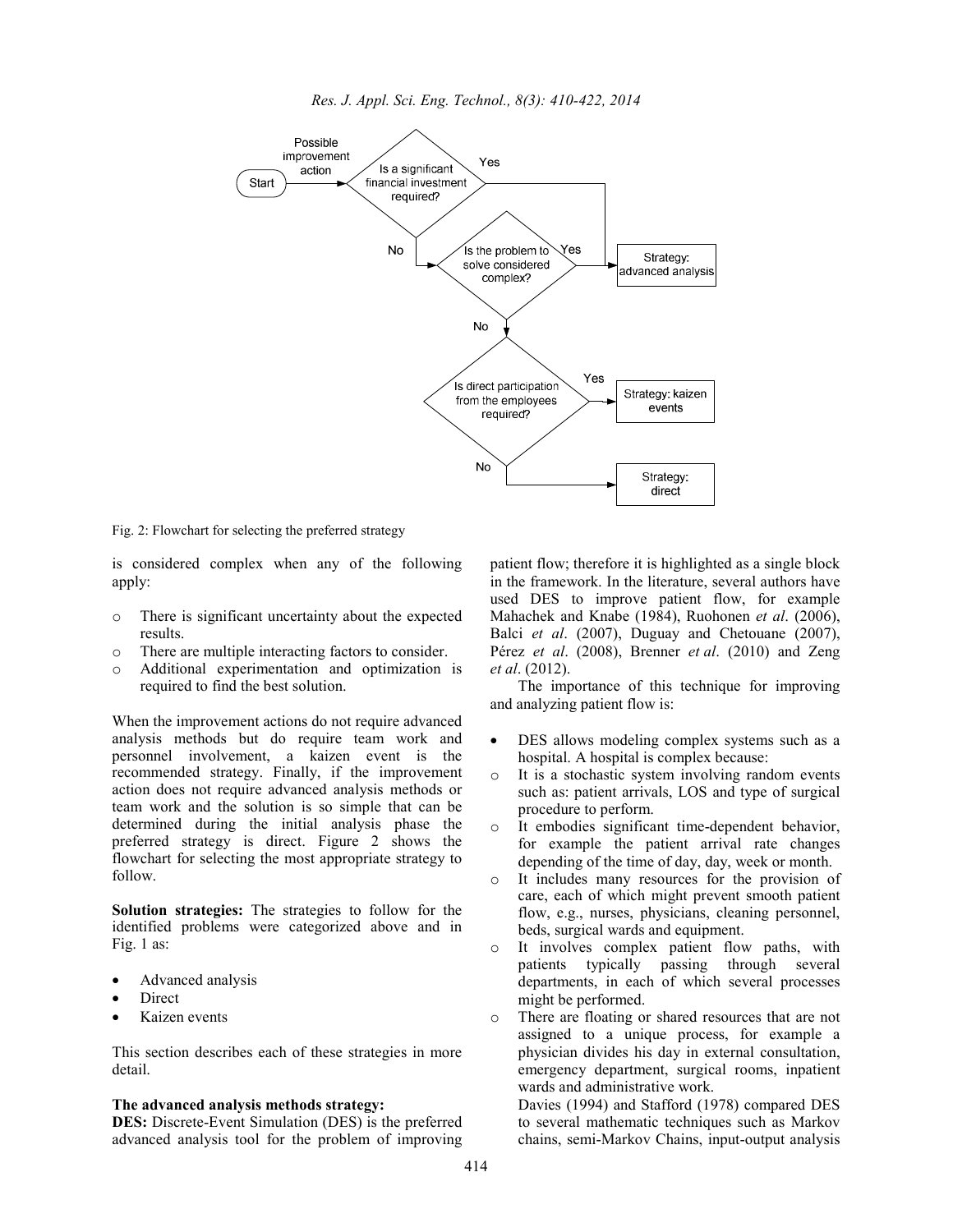and queuing analysis. They found that DES adjusts to modeling healthcare systems due to its complexity while many optimization techniques such as linear programming, have a limited capacity to characterize the complexities of healthcare systems. An optimization technique may require many unreal process assumptions, resulting in invalid and unrealistic solutions. Also Karnon and Brown (1998) compared decision trees, Markov chains and DES. They mentioned that the main advantages of DES are that it allows the modeling of more complex and dynamic systems, permits experimentation and better captures more uncertain details about the modeled system. Paul and Lin (2012) described the ED as a highly complex system where a valid mathematical model would be in itself very complex and based on using DES in their methodology for improving patient flow.

- DES allows detailed modeling of parts of the system, as required. Unlike mathematical or system dynamics models, DES allows the system to be modeled to an arbitrary level of detail, for example the physician consultation process can be divided into sub-processes for a more detailed analysis. Related to this, Brailsford and Hilton (2001) commented that system dynamics models are not appropriate for detailed modeling and perform poorly with stochastic variation. Likewise, Davies (1994) noted that optimization models cannot be used to study daily operations details of a healthcare clinic such as appointment scheduling, routes and service priorities, which can be easily captured by a DES model.
- DES allows experimentation without interfering with the real system. Healthcare systems are peculiar because:
- In many situations observers or process analysts are not allowed due to patient privacy.
- o Experimentation is not allowed when patient health is at risk.

Through a simulation model, the system can be observed and experimentation can be performed without interfering with patient health. Through the use of simulation we make sure that the proposed improvements have a positive impact before implementing the changes in the real system.

As a final point on the use of DES, it should be highlighted that design of experiments techniques should be used during model analysis due to the importance of performing a more efficient experimentation (Sanchez, 2007).

**Other advanced techniques:** DES is not the only advanced analysis technique, therefore the framework includes the option of using other techniques, typically

mathematical modeling of some sort, on an individual basis or in conjunction with DES.

If only analytical/mathematical techniques are used, unlike DES, the results can typically be obtained in less time, with less data and usually with less financial investment. DES requires considerable time, mainly due to the great quantity of data required and that many healthcare institutions do not have the required information in electronic format or in any format, therefore it has to be collected. Davies (1994) commented that optimization models require only one experimental run to generate optimal or near-optimal solutions while simulation models require a great effort in time, cost and data collection.

Mathematical techniques can also be considered as a complement to DES, for example it is common to use optimization techniques with DES, indeed optimization techniques are already incorporated in some simulation software packages (e.g., optimum-seeking simulation, Rogers (2002)). Some examples of mathematical techniques are: queuing theory, differential equations, Markov chain analysis, semi-Markov chain analysis, input-output analysis, linear programming and integer programming and decision trees.

Some examples of improvement actions that may require advanced analysis are:

- Facility layout
- Balancing of resources such as beds, equipment and personnel
- Determining the incorporation of new resources such as surgical rooms, equipment and personnel
- Evaluating changes in processes and policies

After using advanced analysis techniques, the resulting recommendations are presented to the administration that makes the final decision regarding implementing the proposed changes. If the recommendations are approved, then follows the preparation of an implementation plan.

**The kaizen events strategy:** Kaizen is derived from the Japanese language meaning Continuous Improvement. It is part of the Lean Philosophy and means that people in the organization keep gradually, incrementally and continuously improving processes.

A kaizen event is a structured and planned way for implementing kaizen. Burton and Boeder (2003) describe it as "a planned and structured event that enables a group of associates to improve some aspect of their business. Prior to the actual event, an area is chosen and prepared, a problem is selected, leaders and teams are chosen, the problem is baselined, an improvement target is set, measurements are selected and a time frame is set for the event".

The authors recommend using kaizen events when the improvement action does not require advanced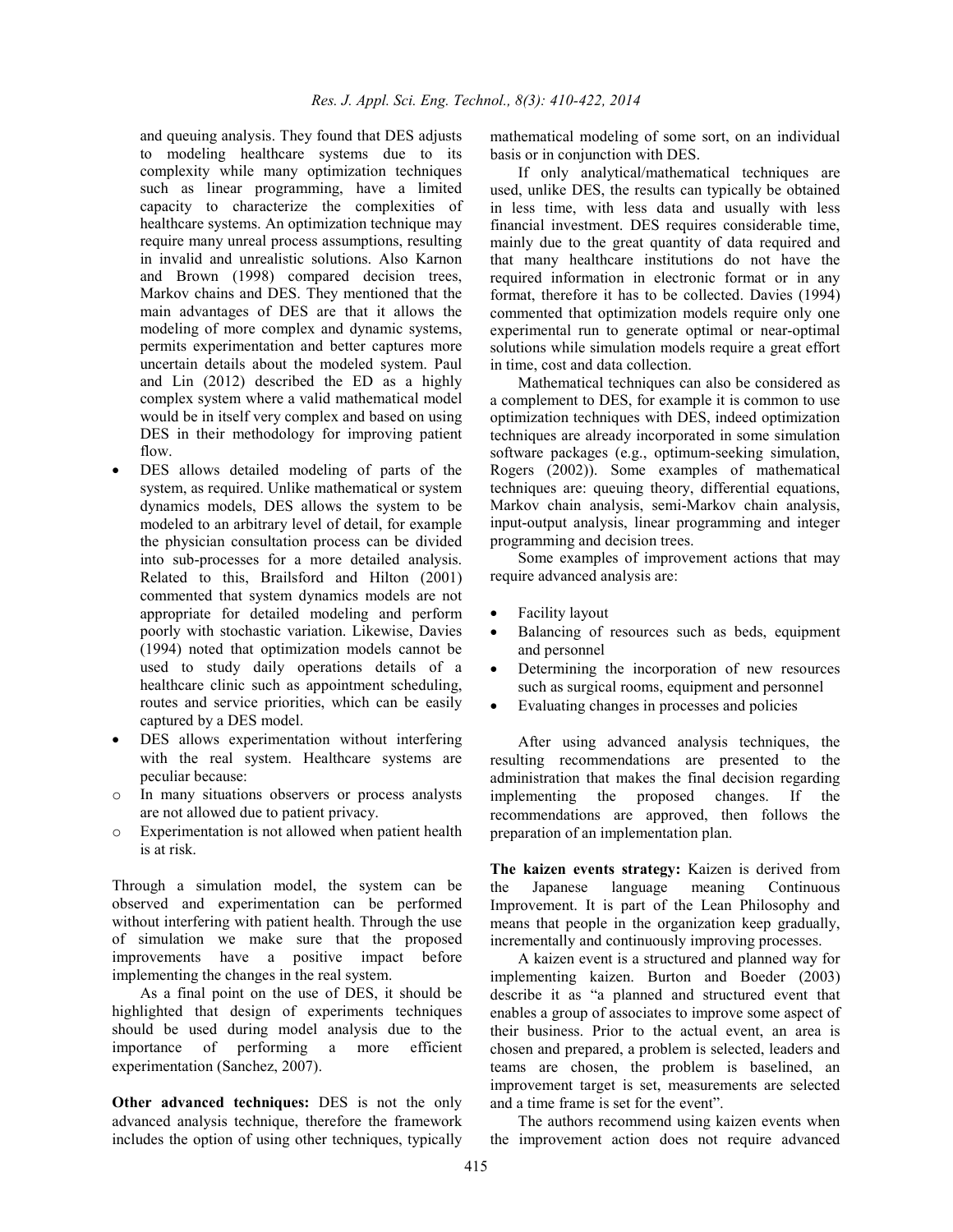analysis techniques but does require direct participation of system personnel and teamwork. In addition, it is recommended to carry out kaizen events after implementing changes resulting from advanced techniques analysis (if performed), because usually those changes have more impact and are interrelated; for example a recommendation after using advanced analysis might be changing the layout of an emergency department but also a kaizen event might be using 5S, which is a tool for keeping work areas systematically clean, organized and safe (Tapping *et al*., 2009). Both activities are interrelated and it is recommended to change firstly the layout distribution of the department and then work to organize the area with 5S.

In the literature, there are several cases where hospitals used kaizen events at implementing Lean obtaining improvements in patient flow. For example Dickson *et al*. (2009) reported the implementation of a 5-day kaizen event to institute Lean in an emergency department where average patient LOS was reduced and Ng *et al*. (2010) used a three day kaizen event to reduce waiting times in an emergency department where mean registration to physician time and LOS for discharged patients decreased.

Other healthcare improvement approaches found in the literature besides Lean were Six Sigma, Theory of Constraints, Reengineering and StuderGroup´s Hardwiring Excellence (De Souza, 2009; Vest and Gamm, 2009; Langabeer *et al*., 2009). De Souza (2009) commented that in the United States, Lean is becoming a successful approach in the healthcare private sector. Vest and Gamm (2009) considered that the most relevant transformation strategies in healthcare are Lean, Six Sigma and Studer Group´s Hardwiring Excellence. Langabeer *et al*. (2009) commented that Lean and Six Sigma are the leading improvement initiatives. After a review of these improvement strategies, Lean was determined to be the proper approach to incorporate in the framework for patient flow improvement because of its simplicity, its involvement of employees from all levels and that it is not just a problem-solving methodology but a work philosophy which promotes respect, team work and continuous improvement thinking.

Lean is made part of the framework (through kaizen events) on account of the following:

- There are simple low cost improvements that can be realized, without making complex analysis, because they do not require a significant investment and can be done in a short period of time.
- It is important to include in the framework the direct participation of personnel, since by doing this resistance to change is reduced and the

probability of a successful implementation and follow up is increased.

- Employees know the most about the process to be improved and this knowledge must be taken advantage of to help in identification of causes of problems and of solutions.
- It helps to keep personnel interested, compared with the use of advanced techniques such as DES that require much time to use and involve low participation of personnel, leading to a potential lack of interest from the personnel in the study.
- When a study ends, the institution will be able to continue using kaizen events to maintain the improvement system. A Kaizen event is a simple Lean tool that can be adopted by the personnel as a cyclical activity in the institution with low training.

Some examples of improvements that may be realized with kaizen events are:

- Implementing a 5S program to improve the organization of the work place (Tapping *et al*., 2009)
- Use of the SMED technique (Single Minute) Exchange of Dies) to reduce preparation times of surgical rooms or beds (Wedgwood, 2006)
- Implementing Kanban to control level of inventories (Tapping *et al*., 2009)
- Implementing Points of Use Inventory consisting of storing material where it is used
- Standardization of operations (Tapping *et al*., 2009)
- Use of visual boards to show patient status, workers and processes
- Increase efficiency through the elimination of unnecessary processes

**The direct strategy:** This option is included in the framework because in the case study many improvement actions identified in the initial analysis phase did not require further analysis nor did they require teamwork or employee participation for implementation. Basically the only requirement for implementing such recommendations is the approval of administration. For example for the case study many maintenance orders for the building were generated in this phase.

#### **CASE STUDY**

The case study experience involved analyzing patient flow in a public hospital in the city of Mexicali, Baja California, Mexico. The scope of the study was the obstetrics and gynecologist emergency department with the additional restriction to exclude personnel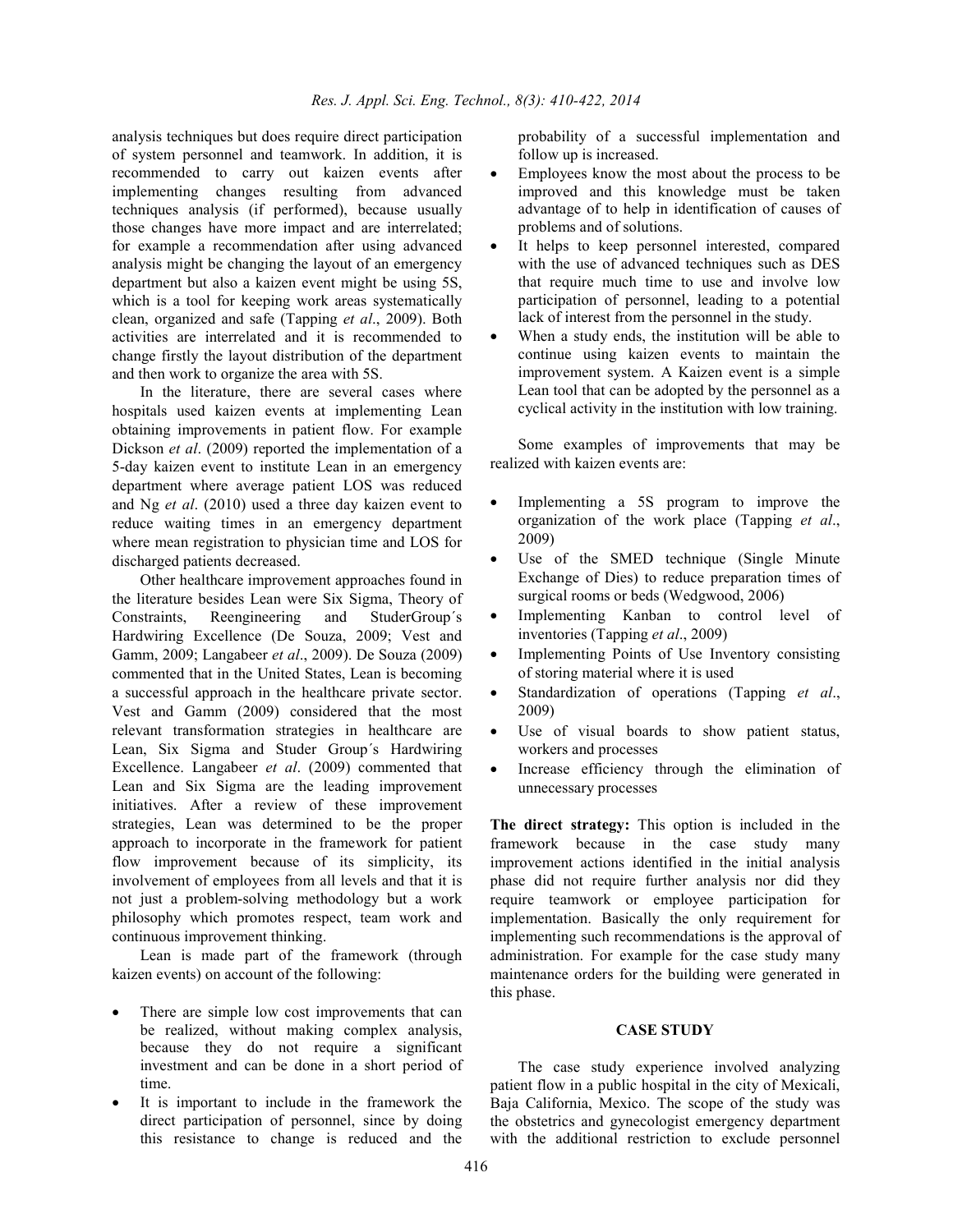

Fig. 3: Flowchart of patients in the obstetrics and gynecologist area of the emergency department

decisions such as hiring or moving personnel to other departments. At the end of the study the recommendations were presented to the hospital administration. Some results from this study have been published previously in different articles addressing initial analysis (Medina *et al*., 2012), the use of DES (Medina *et al*., 2010) and use of Queuing theory (Medina *et al*., 2011).

The principal highlights of the case study are presented as follows.

**Initial analysis-case study:** The process in general terms can be represented as shown in the flowchart of Fig. 3. Using a Pareto chart, "Wait for review" was identified as the longest waiting time, following which a cause and effect diagram (Tapping *et al*., 2009) was used to explore the causes of the wait to enter review. Each of these causes was analyzed and possible improvement actions were determined. Also in the initial analysis general improvement recommendations from the employees were considered.

**Selection of strategies-case study:** Base on the possible improvement actions for each cause an evaluation of the strategy to follow was made. As

mentioned previously, the criteria for selecting a strategy are shown on the flowchart of Fig. 2. The results of the initial analysis were presented to the administration to approve which actions were pertinent based on the interest of the institution and considering cost factors. Basically they agreed on assigning and balancing beds within rooms using the strategy of advanced analysis. It was interesting that the institution did not consider the implementation of kaizen events to be appropriate due to possible problems with unions and because they did not want to disturb the daily activities of the personnel.

**Direct-case study:** In the case study there were many recommendations from personnel for improving the system that were simple and in many cases obvious (for example fixing a leaking faucet or installing a sign). Although not all of these recommendations have a direct impact on the flow of patients, it certainly affects it indirectly because personnel get frustrated and these circumstances may take more of their time in daily activities. Also, it did not want to leave out this type of improvement recommendation from the framework´s because this is the voice of the employees. The recommendations were presented to the administration in order to act upon them.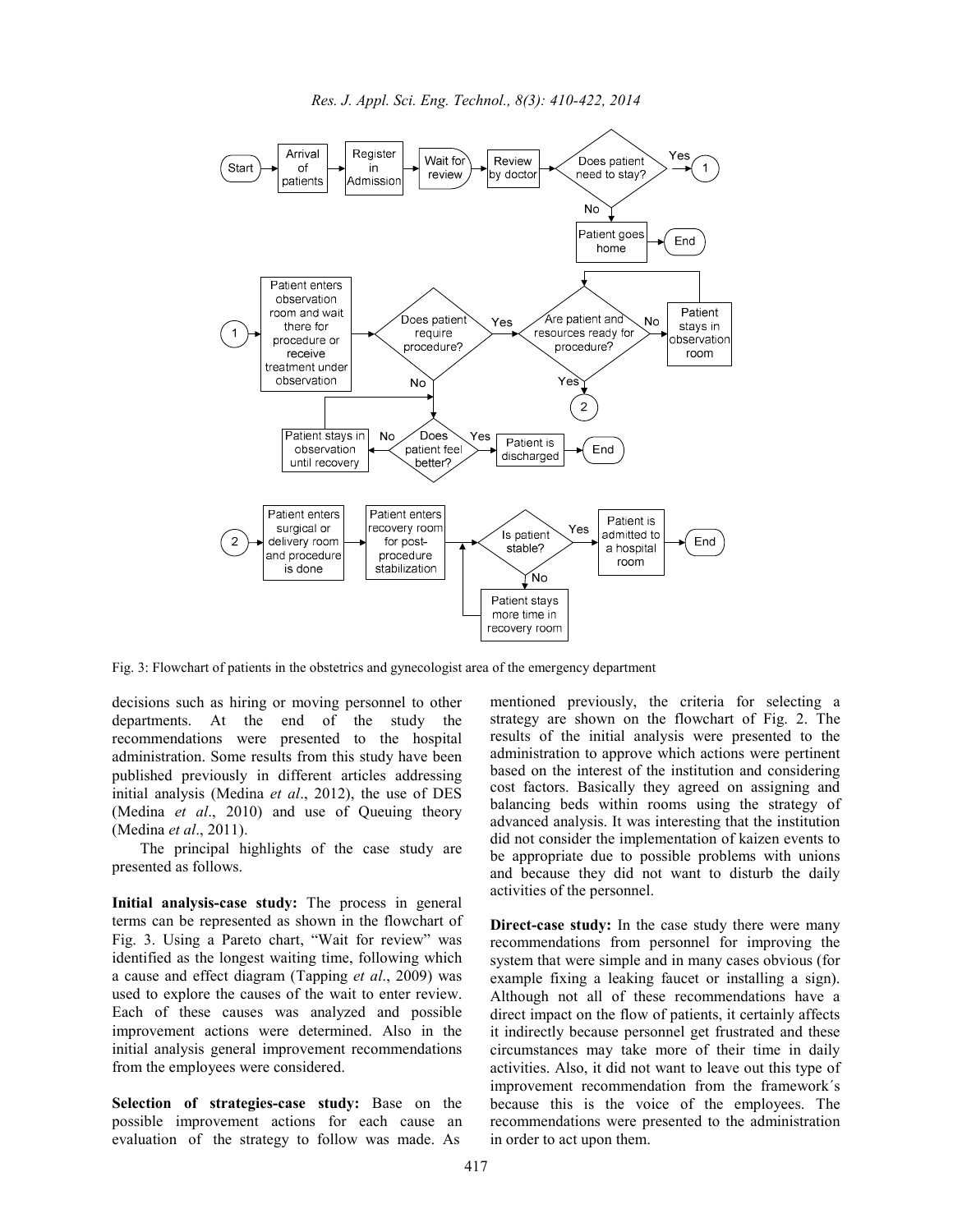

Fig. 4: Animation view of the simulation model for the gynecology/obstetric emergency department

**Kaizen events-case study:** As mentioned previously, the institution did not consider the implementation of kaizen events to be appropriate; therefore we were not able to work with this strategy in this case study. However, it could support the inclusion of this strategy due to the benefits gained in other case studies when the institution accepts their implementation. The authors have experience on working with the local Red Cross implementing the 5S program obtaining reductions in transportation times, operations times (times devoted to searching for parts was reduced significantly) and space optimization. Also in the literature it was found several successful implementations of kaizen events that support its inclusion in the framework, some of these examples are the work of Dickson *et al*. (2009), Ng *et al*. (2010) and Fillingham (2007).

**Advanced analysis-case study:** For assigning and balancing beds within rooms, Discrete-Event Simulation (DES) was used as the analysis tool. Figure 4 shows an animation view of the simulation model for the gynecology/obstetrics emergency department. The methodology for applying DES in the case study is shown in detail in the article by Medina *et al*. (2010). After applying DES, the recommendations were to increase the number of beds in the observation room from 7 to 11 beds, considering that further increases beyond 11 beds resulted in negligible reductions in total waiting time. With the incorporation of the additional beds the total wait time is reduced from 40.13 to 11.47 min which represents a reduction of 71% in waiting time.

The incorporation of the additional beds in the observation area required changes in layout which involved:

- Relocating the waste room
- Relocating the resting room
- Changing the size and orientation of the desk used in the observation room to gain more space
- Removing division walls in the observation area

The modifications to the layout can be appreciated in Fig. 5. After making these changes, it is possible to incorporate the additional beds without making a major investment in facility layout.



Fig. 5: Layout of the obstetric/gynecology emergency department, (a) actual layout, (b) proposed layout D.R.: Delivery room; L.R.: Locker room; NUR.: Nursery room; OBS.: Observation room; R.A.: Resting area; REC.: Recovery room; REV.: Review room; S.R.: Surgical room; W: Waste room

#### **DISCUSSION**

In comparing the proposed framework against related works found in the literature, the following aspects are highlighted: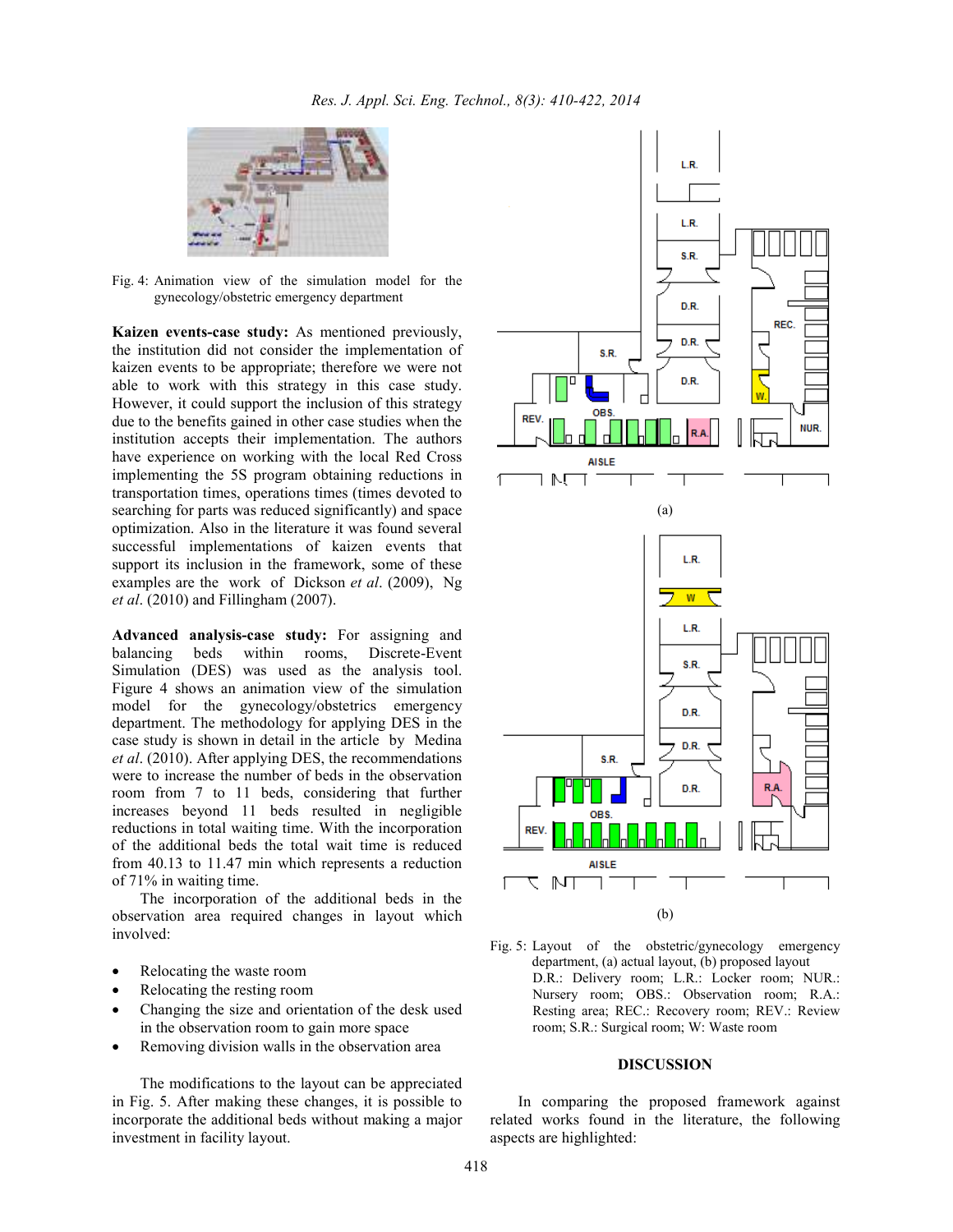- The proposed framework considers an initial analysis using basic tools facilitating the participation of healthcare personnel. Lean based projects (Fillingham, 2007; Ng *et al*., 2010) use Value Stream Mapping (VSM) as the initial analysis tool which is very useful in identifying waste. The Lean approach was one option for the framework initial phase but some health institutions, such in the case study, are not willing to adopt an improvement program (such as Lean Thinking) as a first step. However, they do have an interest in their systems being evaluated, therefore it was decided to use simple analysis tools at this initial phase that were more familiar to the employees and did not required extensive training such as the flowchart diagram, cause and effect diagram and Pareto diagram. Some other approaches in the literature have the same perspective. For example Paul and Lin (2012) used a flowchart and then activities were classified as waiting or care delivery; Chand *et al*. (2009) included in their approach process mapping, sources of variability identification and possible improvement factors; Hall *et al*. (2006) presented a phase where the service processes are documented and the processes are redesigned with an improved efficiency but they did not present a list of specific tools to use. Venkatadri *et al*. (2011) increased the complexity of the initial analysis through the use of the problem solving six sigma methodology and statistical analysis.
- With respect to analysis tools, the proposed framework is not limited to include only modeling and simulation techniques as in the approach of Naseer *et al*. (2010) or only DES as in the approach of Chand *et al*. (2009), Venkatadri *et al*. (2011) and Paul and Lin (2012). The proposed framework, does consider DES as one of the favorite tools for patient flow advanced analysis, coinciding with Davies (1994), Stafford (1978) and Karnon and Brown (1998), but includes the option of using other techniques either alone or in conjunction with DES. For example Cochran and Bharti (2006) used DES with queuing theory. On the other hand Hall *et al*. (2006) recommends only three improvement guidelines without defining any types of technique. Eitel *et al*. (2010) and Naseer *et al*. (2010) presented a list of possible methods to use to improve quality and patient flow showing that there is more than one technique to improve patient flow.
- The proposed framework considers the Lean philosophy through the use of kaizen events, however not all approaches consider it, despite this being a proven approach in both the industrial sector and the healthcare sector. Examples include the cases of the Virginia Mason Medical Center

(Nelson-Peterson and Leppa, 2007) and the University of Pittsburgh Medical Center (Thompson *et al*., 2003) in the US, Bolton Hospitals NHS Trust in the UK (Fillingham, 2007), the Flinders Medical Center in Australia (King *et al*., 2006) and the Hôtel-Dieu Grace hospital in Canada (Ng *et al*., 2010).

The involvement of personnel and the participation of a multidisciplinary team is emphasized in the proposed framework, which considers this fundamental due to the great knowledge of the employees about the process. Also with employee participation the resistance to change decreases and the probability of a success implementation is increased.

### **RESULTS AND CONCLUSION**

A framework for patient flow improvement is proposed. The process starts with an initial analysis and then classifies the action improvement options under three strategies: advanced analysis; kaizen events; and direct implementation. The proposed approach helps to identify and select strategies to follow for improving patient flow.

Certainly the proposed framework has gaps and one of them is that the decision criteria to select other advanced tools is open, leaving the analyst to make the decision based on his/her knowledge (less experienced analysts may make poorer decisions here than more experienced ones). In comparison, Naseer *et al*. (2010) recommend one or several techniques based on the problem characteristics, however the disadvantage is that this approach includes only modeling and simulation techniques.

During the realization of the case study, difficulties arose and these are presented in the following paragraphs since they are likely of general relevance (and will need to be dealt with by others in other studies).

Limited access to historical records: There was limited access to historical records because the physicians in charge of files and statistics did not authorize the access to information or related statistics; they argued that it was confidential information even though it was not asking for patient names.

**Incomplete records:** The records available were incomplete. For example the registry book for arrivals was missing the arrival time for some patients.

**Physicians' attitude:** It is difficult for physicians to accept that their work area can be analyzed as a system; therefore they showed poor disposition and credibility to the study. Indeed some of the physicians perceived this study as a spying project. One of the physicians expressed openly "we do not need external analysts to improve patient services because we already know the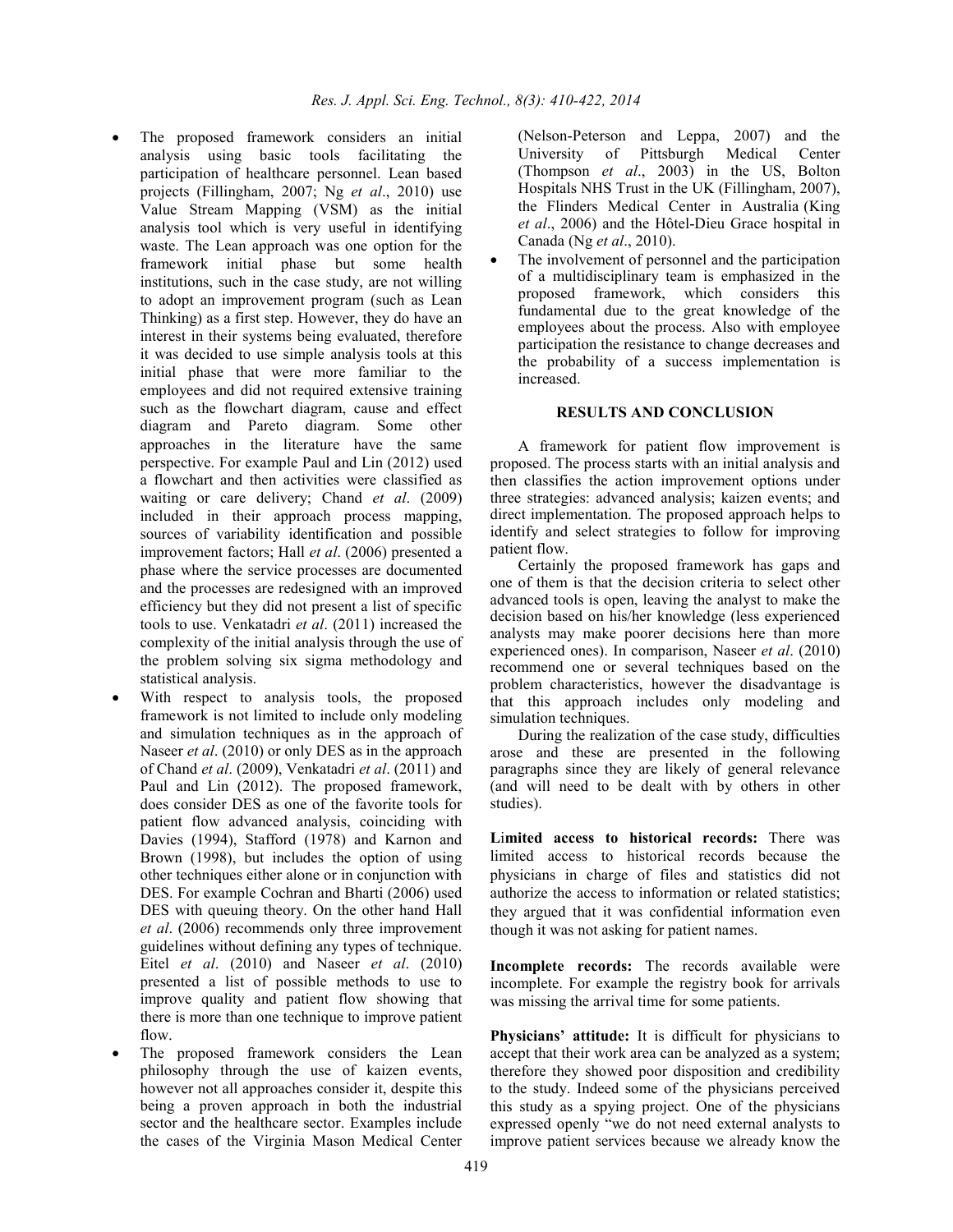solutions to the problems". In this case study the nurses were the ones who participated more actively.

Based on the previous obstacles it is clear that careful attention must be paid to the system personnel, especially in healthcare institutions where the employees are not used to these types of project. To improve the relations with the personnel, it is recommended to consider these three points.

**Involve the employees:** Personnel must be involved in all the phases of the project in more or less degree but active participation in the generation and application of improvement ideas must be assured.

**External analysts or consultants are facilitators:** External analysts or consultants to the work area must function as facilitating the changes to improve the work area, otherwise there may be problems during the implementation because the personnel do not take the improvement ideas as their own.

**Communication:** Personnel must know about the purpose, scope, activities and benefits of the project. In particular if the area is visited for collecting information, the analyst must inform the personnel what type of information will be collected.

The difficulties faced in the case study are not unique. In previous healthcare projects, Brailsford (2005) referred to attitude problems for hospital personnel in improvement projects, Langabeer *et al*. (2009) showed the results of a survey where 37% of the sample reported that physicians represented the greatest organizational obstacle to the greater penetration of quality initiatives and Carter and Blake (2005) listed different difficulties in the collection of information in their healthcare projects.

The proposed framework for patient flow improvement starts with simple analysis and may stay at the same level with kaizen events or go even simpler with direct actions. Only if it is required will the process move to include the use of advanced analysis techniques. It is important to make this distinction between strategies because problems have different complexity levels, investment needs and requirements for the participation of system personnel. The framework outlines as first instance evaluating the problems with simple tools before selecting a strategy.

When comparing the proposed framework for patient flow improvement with works found in the literature, the added value is the inclusion of an initial analysis with simple tools, the evaluation and selection of strategies, considering lean thinking through kaizen events as a strategy as well as advanced analysis techniques where DES is the most popular technique for analyzing patient flow problems and finally highlighting the importance of multidisciplinary participation of all the employees involved.

Nevertheless the real value of this framework for patient flow improvement is to serve as guideline in future healthcare projects aimed to reduce waiting patient times.

#### **RECOMMENDATIONS**

The proposed framework would be enriched by specifying decision criteria for selecting advanced techniques. Naseer *et al*. (2010) have the most extensive list of techniques, but these are limited to modeling and simulation, therefore more research is needed.

Healthcare is relatively new at implementing Lean initiatives and while pioneering healthcare institutions have experimented practically with adapting Lean to their system, many lessons have been learned; however, there is still work to do on establishing implementation guidelines and preparedness for adopting the Lean philosophy in healthcare.

As Langabeer *et al*. (2009) states physician's resistance is a topic of interest that requires the proper attention in order to facilitate improvement actions, therefore research should be done to identify issues that may increase the active and positive involvement of physicians in improvement projects.

### **REFERENCES**

- Balci, D., S.E. Kesen and B.Ö. Faruk, 2007. Adaptability of Just-In-Time (JIT) philosophy to service systems: A case study. Simulation, 83(9): 631-642.
- Brailsford, S.C., 2005. Overcoming the barriers to implementation of operations research simulation models in healthcare. Clin. Invest. Med., 28(6): 312-315.
- Brailsford, S.C. and N.A. Hilton, 2001. A comparison of discrete event simulation and system dynamics for modeling healthcare systems. In: Riley, J. (Ed.), Planning for the Future: Health Service Quality and Emergency Accessibility. Operational Research Applied to Health Services (ORAHS). Glasgow Caledonian University, pp: 18-39.
- Brailsford, S.C., P.R. Harper, B. Patel and M. Pitt, 2009. An analysis of the academic literature on simulation and modelling in health care. J. Simul., 3: 130-140.
- Brenner, S., Z. Zeng, Y. Liu, J. Wang, J. Li and P.K. Howard, 2010. Modeling and analysis of the emergency department at University of Kentucky Chanler hospital using simulations. J. Emerg. Nurs., 36(4): 303-310.
- Burton, T.T. and S.M. Boeder, 2003. Lean Extended Enterprise: Moving Beyond the Four Walls to Value Stream Excellence. J. Ross Publishing, Inc., USA.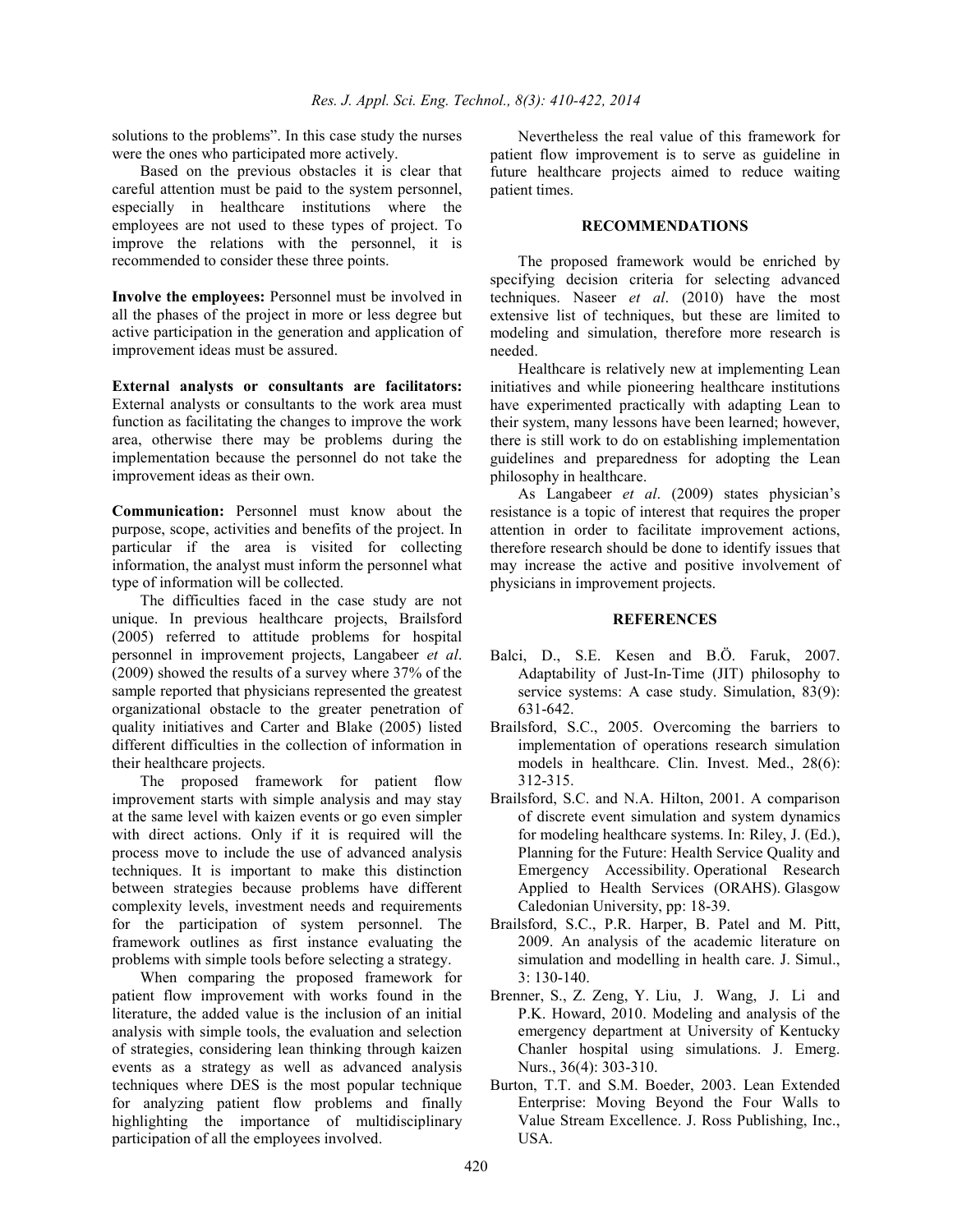- Carter, M.W. and J.T. Blake, 2005. Using Simulation in an Acute-care Hospital: Easier Said than Done. In: Brandeau, M.L., F. Sainfort and W.P. Pierskalla (Eds.), Operations Research and Healthcare: A Handbook of Methods and Applications. International Series in Operations Research and Management Science. Kluwer Academic Publishers, Boston, pp: 191-215.
- Chand, S., H. Moskowitz, J.B. Norris, S. Shade and D.R. Willis, 2009. Improving patient flow at an outpatient clinic: Study of sources of variability and improvement factors. Health Care Manage. Sci., 12(3): 325-340.
- Cochran, J.K. and A. Bharti, 2006. A multi-stage stochastic methodology for whole hospital bed planning under peak loading. Int. J. Ind. Syst. Eng.,  $1(1): 8-32.$
- Coffey, R.J., J.S. Richards, C.S. Remmert, S.S. LeRoy, R.R. Schoville and P.J. Baldwin, 2005. An introduction to critical paths. Qual. Manag. Health Care, 14(1): 46-55.
- Davies, R., 1994. Modeling patient flows and resource provision in health systems. Omega, 22(2): 123-131.
- De Souza, B.L., 2009. Trends and approaches in lean healthcare. Leadership Health Serv., 22(2): 121-139.
- Dickson, E.W., S. Singh, D.S. Cheung, C.C. Wyatt and A.S. Nugent, 2009. Application of lean manufacturing techniques in the emergency department. J. Emerg. Med., 37(2): 177-182.
- Duguay, C. and F. Chetouane, 2007. Modeling and improving emergency department systems using discrete event simulation. Simulation, 83: 311.
- Eitel, D.R., S.E. Rudkin, M.A. Malvehy, J.P. Killeen and J.M. Pines, 2010. Improving service quality by understanding emergency department flow: A white paper and position statement prepared for the American academy of emergency medicine. J. Emerg. Med., 38(1): 70-79.
- Fernandes, C.M., R. Walker, A. Price, J. Mardsden and L. Haley, 1997. Root cause analysis of laboratory delays to an emergency department. J. Emerg. Med., 15(5): 735-739.
- Fillingham, D., 2007. Can lean save lives? Leadersh. Health Serv., 20(4): 231-241.
- Hall, R., D. Belson, P. Murali and M. Dessouky, 2006. Modeling Patient Flows through the Healthcare System. In: Hall, R.W. (Ed.), Patient Flow Reducing Delay in Health Care Delivery. Springer, Los Angeles, pp: 1-44.
- Hanna, V. and K. Sethuraman, 2005. The diffusion of operations management concepts into the health care sector. Proceedings of the 3rd ANZAM Operations Management Symposium.
- Karnon, J. and J. Brown, 1998. Selecting a decision model for economic evaluation: A case study and review. Health Care Manage. Sci., 1(2): 133-140.
- King, D.L., D.I. Ben-Tovim and J. Bassham, 2006. Redesigning emergency department patient flows: Application of Lean Thinking to health care. J. Emerg. Med. Australas, 18(4): 391-397.
- Koizumi, N., E. Kuno and T.E. Smith, 2005. Modeling patient flows using a queuing network with blocking. Health Care Manage. Sci., 8(1): 49-60.
- Konrad, R., K. DeSotto, A. Grocela, P. McAuley, J. Wang, J. Lyons and M. Bruin, 2013. Modeling the impact of changing patient flow processes in an emergency department: insights from a computer simulation study. Oper. Res. Health Care, 2(4): 66-74.
- Langabeer, J.R., J.L. DelliFraine, J. Heineke and I. Abbass, 2009. Implementation of Lean and Six Sigma quality initiatives in hospitals: A goal theoretic perspective. Oper. Manage. Res., 2: 13-27.
- Mahachek, A.R. and T.L. Knabe, 1984. Computer simulation of patient flow in obstetrical/ gynecology clinics. Simulation, 43(2): 95-101.
- Maull, R.S., P.A. Smart, A. Harris and A.A. Karasneh, 2006. An evaluation of 'Fast-Track' in A&E: A discrete event simulation approach. Serv. Ind. J., 29(7): 923-941.
- Medina, S.V., A. Medina and A. González, 2010. Reducir tiempos de espera de pacientes en el departamento de emergencias de un hospital utilizando simulación. Ind. Data, 13(1): 67-76.
- Medina, S.V., A. Medina, A. González and C. Navarro, 2011. Utilización de la teoría de colas para asignar y balancear el número de camas entre las salas de un hospital. In: Salazar Ruíz, E., (Ed.), Libro de Ponencias del 5to Congreso Internacional de Ingeniería Industrial (ARGOS), Mexico, pp: 66-76.
- Medina, S.V., A. Medina-Palomera, Á. González-Ángeles and E.N. Castillo Morones, 2012. Análisis de mejora del flujo de pacientes utilizando herramientas básicas de ingeniería industrial. In: Moras R. and M. Gutiérrez (Eds.), Memorias del Congreso Internacional de Investigación Academia Journals 2012 Chiapas, Mexico, pp: 913-918.
- Naseer, A., T. Eldabi and T.P. Young, 2010. RIGHT: A toolkit for selecting healthcare modelling methods. J. Simul., 4: 2-13.
- Nelson-Peterson, D.L. and C.J. Leppa, 2007. Creating an environment for caring using lean principles of the Virginia mason production system. J. Nurs. Admin., 37(6): 287-294.
- Ng, D., G. Vail, S. Thomas and N. Schmidt, 2010. Applying the Lean principles of the Toyota production system to reduce wait times in the emergency department. Can. J. Emerg. Med. Care, 12(1): 50-57.